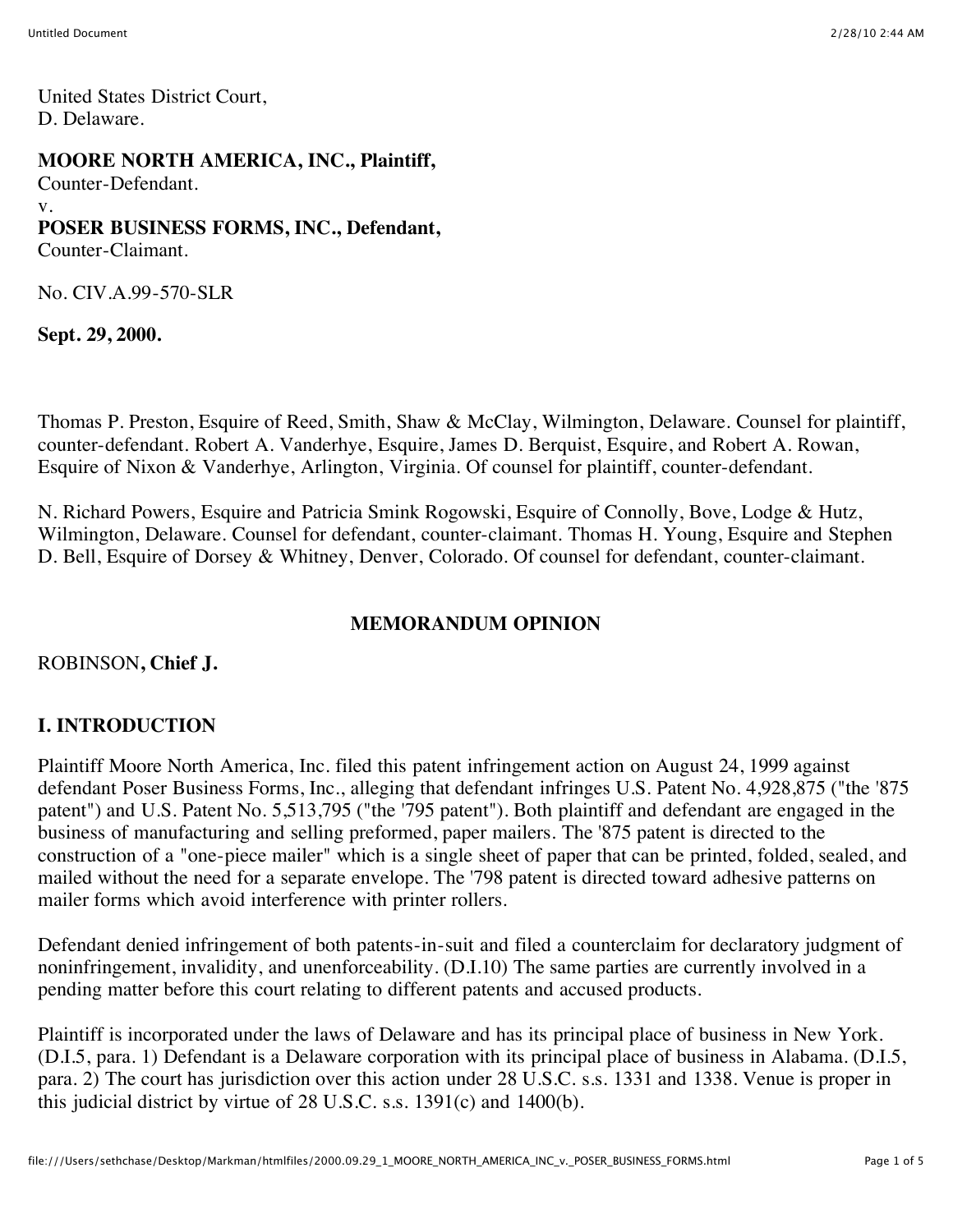Currently before the court is plaintiff's motion for partial summary judgment of infringement of claims 1 and 2 of the '875 patent. (D.I.29) Both parties submitted extensive briefs on these issues, and oral arguments were heard on September 28, 2000. For the following reasons, the court denies plaintiff's motion.

#### **II. BACKGROUND**

The '875 patent, entitled "Eccentric 'Z' Fold Mailer With Nesting Capabilities," discloses a form construction which requires printing on one side only and which also accommodates nested inserts. Plaintiff contends that defendant markets a mail form that infringes claims 1 and 2 of the '875 patent.

Claims 1 and 2 of the '875 patent read as follows:

1. A mailer comprising a sheet having front and rear surfaces and having top, bottom and side edges, the top and bottom edges parallel to one another and the side edges parallel to one another,

first and second fold lines located between and parallel to the top and bottom edges,

an address area between the top edge and the first fold line,

a text area between the first fold line and the bottom edge,

the distance between the top edge and the first fold line being substantially less than the distance between the first and second fold lines,

a first strip of adhesive on the front surface adjacent one side edge between the bottom edge and the second fold line,

a second strip of adhesive on the front surface adjacent the other side edge between the bottom edge and the second fold line,

a third strip of adhesive on the front surface of the sheet adjacent the bottom edge,

respective strips of adhesive on the rear surface adjacent to each side edge between the top edge and the first fold line,

the arrangement being such that the sheet may be Z-folded to place he text area on the inside and the address area on the outside of the mailer, and

when activated the strips of adhesive will seal the mailer along the edges.

2. A mailer as in claim 1 and further including a strip of adhesive on the rear surface of the sheet adjacent to the top edge, to further seal the top edge of the mailer when the adhesive is activated.

('875 patent, col. 3, lns. 6-28 to col. 4, lns. 4) (emphasis added). The parties agree that the accused form contains nearly every claim element with the exception of the one in boldface. Defendant argues that the phrase "substantially less" should be given a numerical limit not to exceed one-third, while plaintiff argues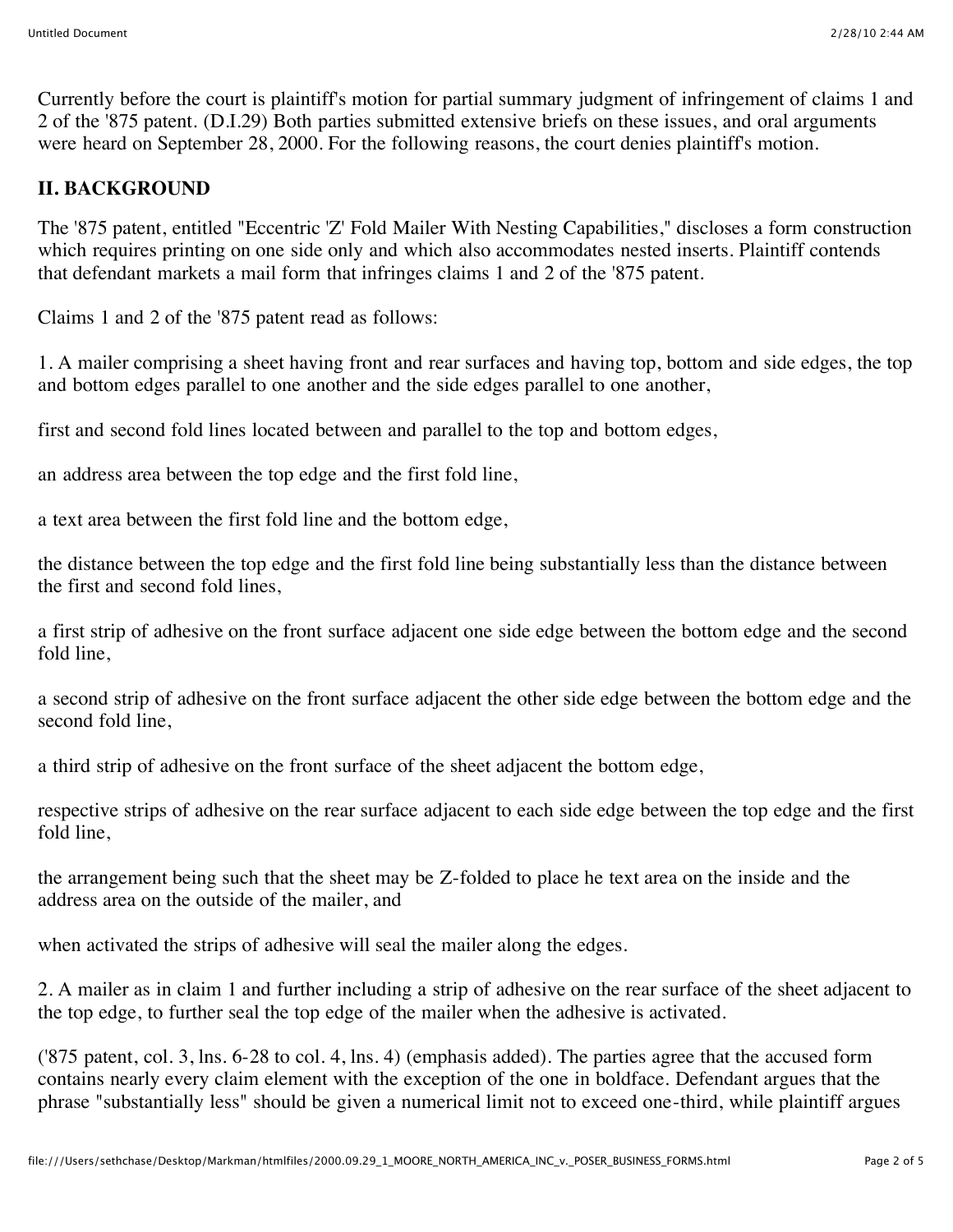that the term should be defined as a functional limitation.

The accused form is divided into three panels by two transverse fold lines. The bottom two panels are about the same size (approximately 8 1/2" x  $\frac{1}{4}$ "). The topmost panel is shorter (as measured from the top edge to the first fold line) and measures 8 1/2" x 3 7/16". At oral argument, neither party disputed these measurements. Neither did the parties dispute whether the other claim elements were found in the accused form.

Claim 1 requires "the distance between the top edge and the first fold line [to be] substantially less than the distance between the first and second fold lines." The parties agree that this means that the height of the topmost panel must be "substantially less" than the height of the middle panel. The issue is whether the topmost panel of the accused form is "substantially less" than the middle panel when it is 34.5% shorter.

# **II. STANDARD OF REVIEW**

A court shall grant summary judgment only if "the pleadings, depositions, answers to interrogatories, and admissions on file, together with the affidavits, if any, show that there is no genuine issue as to any material fact and that the moving party is entitled to judgment as a matter of law." Fed.R.Civ.P. 56(c). The moving party bears the burden of proving that no genuine issue of material fact exists. *See* Matsushita Elec. Indus. Co. v. Zenith Radio Corp., 475 U.S. 574, 586 n. 10 (1986). "Facts that could alter the outcome are 'material,' and disputes are 'genuine' if evidence exists from which a rational person could conclude that the position of the person with the burden of proof on the disputed issue is correct." Horowitz v. Federal Kemper Life Assurance Co., 57 F.3d 300, 302 n. 1 (3d Cir.1995) (internal citations omitted). If the moving party has demonstrated an absence of material fact, the nonmoving party then "must come forward with 'specific facts showing that there is a genuine issue for trial." ' Matsushita, 475 U.S. at 587 (quoting Fed.R.Civ.P. 56(e)). The court will "view the underlying facts and all reasonable inferences therefrom in the light most favorable to the party opposing the motion." Pennsylvania Coal Ass'n v. Babbitt, 63 F.3d 231, 236 (3d Cir.1995). The mere existence of some evidence in support of the nonmoving party, however, will not be sufficient for denial of a motion for summary judgment; there must be enough evidence to enable a jury reasonably to find for the nonmoving party on that issue. *See* Anderson v. Liberty Lobby, Inc., 477 U.S. 242, 249 (1986). If the nonmoving party fails to make a sufficient showing on an essential element of its case with respect to which it has the burden of proof, the moving party is entitled to judgment as a matter of law. *See* Celotex Corp. v. Catrett, 477 U.S. 317, 322 (1986).

# **III. CLAIM CONSTRUCTION**

# **A. The Legal Standard**

Before addressing the arguments raised in the motion for summary judgment, the court must first construe the disputed claim language. It is the court's "power and obligation to construe as a matter of law the meaning of language used in the patent claim." Markman v. Westview Instruments, Inc., 52 F.3d 967, 979 (Fed.Cir.1995), *aff'd,* 517 U.S. 370 (1996). The principles of claim construction are well established. The exercise begins with the claim language, which defines the scope of the claim. *See* York Prods., Inc. v. Central Tractor Farm & Family Ctr., 99 F.3d 1568, 1572 (Fed.Cir.1996). In analyzing claim language, the court must employ "normal rules of syntax," Eastman Kodak Co. v. Goodyear Tire & Rubber Co., 114 F.3d 1547, 1553 (Fed.Cir.1997) for "[a] claim must be read in accordance with the precepts of English grammar." In re Hyatt, 708 F.2d 712, 714 (Fed.Cir.1983). The court also must ascribe to any technical term used in a claim "the meaning that it would be given by persons experienced in the field of the invention, unless it is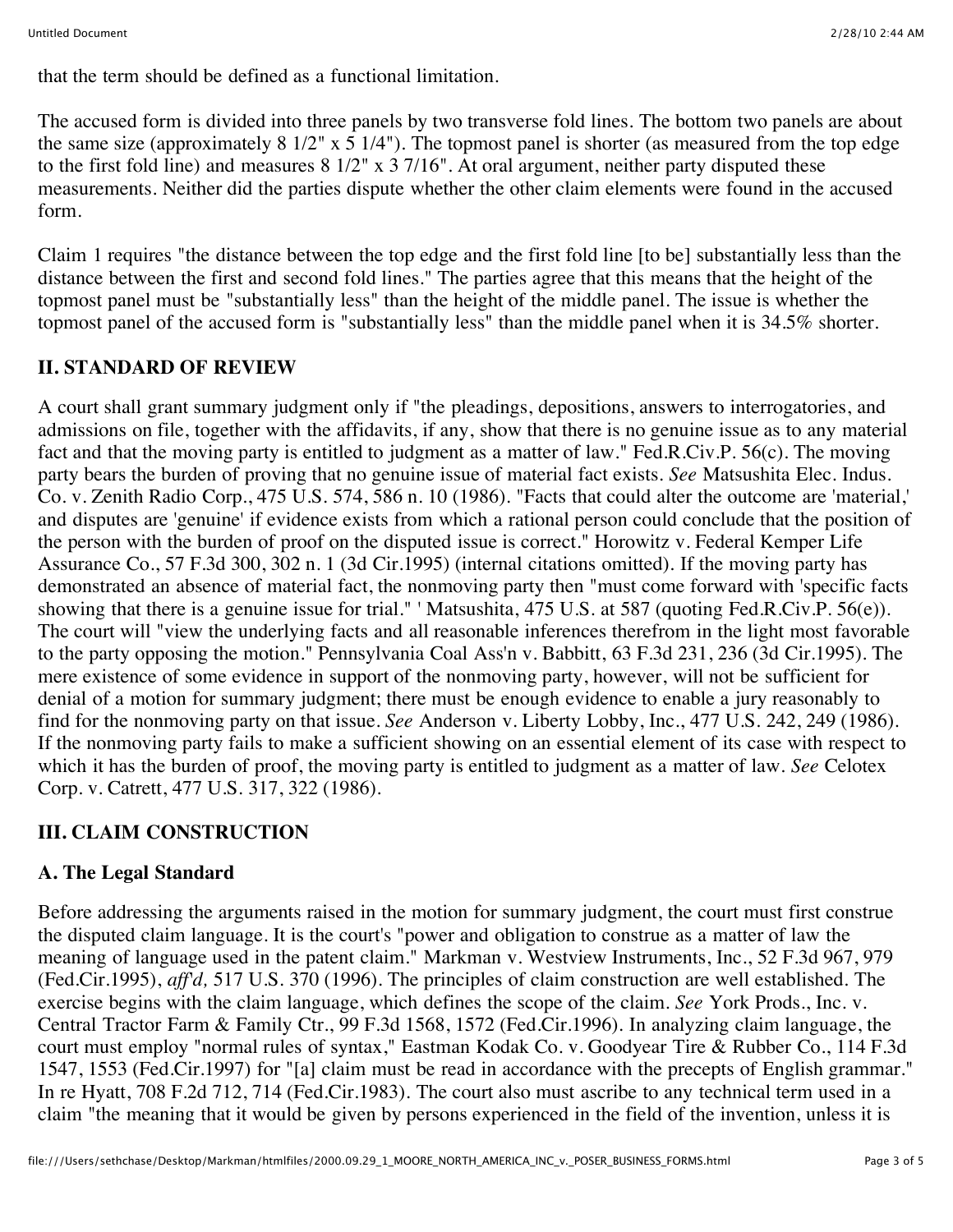apparent from the patent and the prosecution history that the inventor used the term with a different meaning." Hoechst Celanese Corp. v. BP Chems., Ltd., 78 F.3d 1575, 1578 (Fed.Cir.1996).

In order to give context to the claim language, the court also must review the specification. The Federal Circuit has explained that

the specification acts as a dictionary when it expressly defines terms used in the claims or when it defines terms by implication .... As we have repeatedly stated, "claims must be read in view of the specification, of which they are a part." ... The specification contains a written description of the invention which must be clear and complete enough to enable those of ordinary skill in the art to make and use it. Thus, the specification is always relevant to the claim construction analysis. Usually, it is dispositive; it is the single best guide to the meaning of the disputed term.

Vitronics Corp. v. Conceptronic, Inc., 90 F.3d 1576, 1582 (Fed.Cir.1996).

The last source of intrinsic evidence relevant to claim construction is the prosecution history of the patent where it is in evidence. The prosecution history contains the complete record of all the proceedings before the Patent and Trademark Office, "including any express representations made by the applicant regarding the scope of the claims." Id. at 1583. The prosecution history, therefore, "is often of critical significance in determining the meaning of the claims." *Id.* Extrinsic evidence of claim meaning, on the other hand, is improper in most instances. *See id.* Extrinsic evidence includes expert testimony.

#### **B. Analysis**

In support of its position, defendant points to the language in the specification that provides: "As shown in FIG. 1, the distance between the top edge 14 and the fold line 54 is less than one-third that of the distance between the first and second fold lines 54 and 52 which define the test area 28." ('875 patent, col. 2, lns. 53- 56) Defendant claims that the '875 patent is otherwise silent as to the meaning of "substantially less" and, using the specification in place of a dictionary, the term "substantially less" means, "at most, one-third or less."

Plaintiff argues that the phrase "substantially less" requires no special, numerical definition. Plaintiff claims that all the references in the prosecution history and specification to "one-third" refer to the preferred embodiment and that limitations from the preferred embodiment may not be read into the claims.

Plaintiff also argues that the reference to one-third in the specification refers to the invention of claim 4, not claim 1. Claim 4 reads as follows:

4. A mailer as in claim 2, wherein the distance between the top edge and the first fold line is about one-third the distance between the first and second fold lines.

(Id., col.4, lns.8-11) Plaintiff argues that the doctrine of claim differentiation prohibits reading into broad claims the limitations of narrow claims. Since claim 4 specifically requires that the topmost panel be onethird the height of the middle panel, plaintiff contend that defendant's definition of "at most, one-third or less" is wrong.

Plaintiff further argues that the term "substantially less" must be read in light of the function of the '875